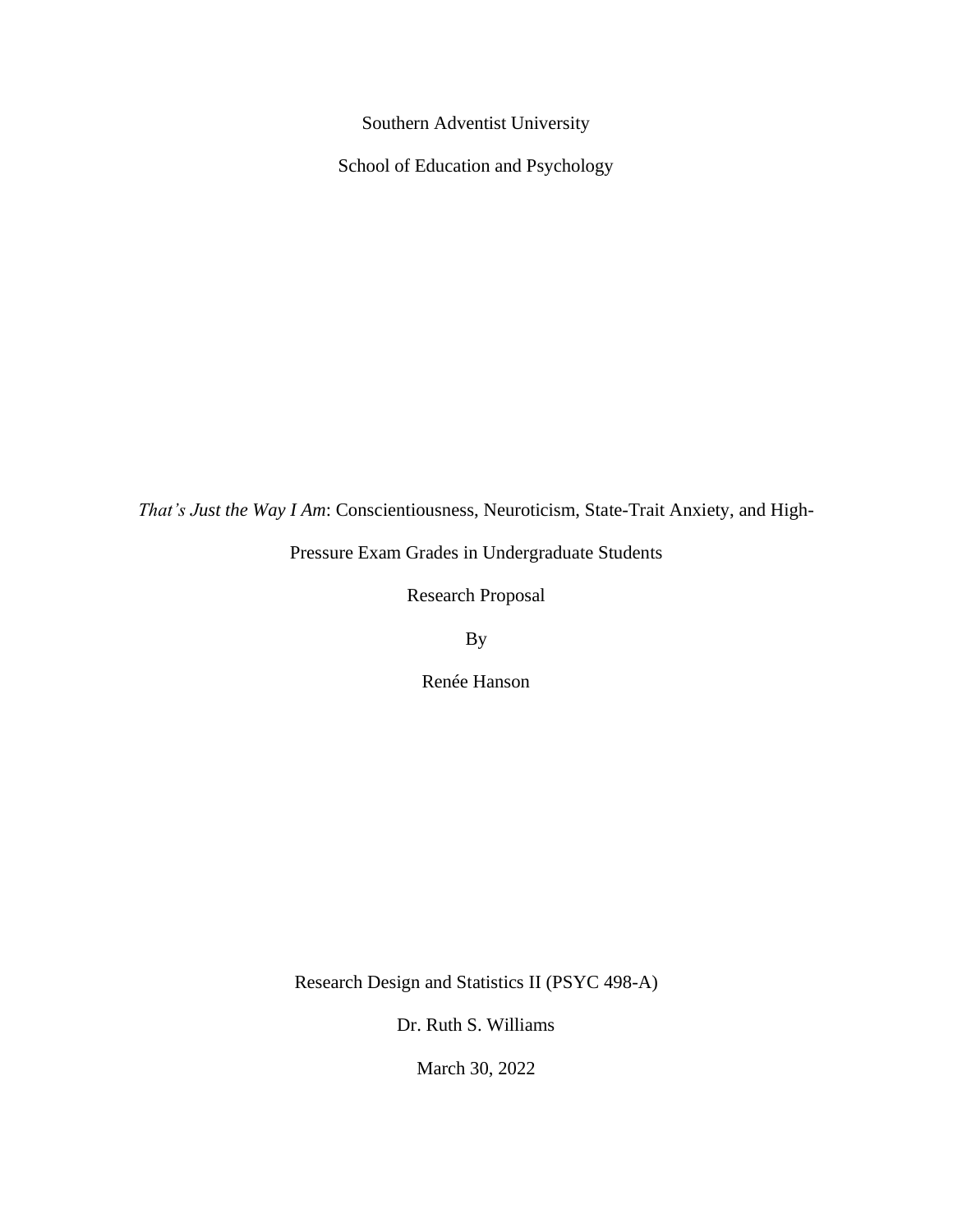### *That's Just the Way I Am***: Conscientiousness, Neuroticism, State-Trait Anxiety, and High-**

### **Pressure Exam Grades in Undergraduate Students**

Renée J. Hanson

Southern Adventist University

### **Author Note**

Address correspondence concerning this article to Renée J. Hanson, 4841 University

Drive, Poplar 6, Collegedale, TN 37315, United States. Email: [reneehanson@southern.edu](mailto:reneehanson@southern.edu)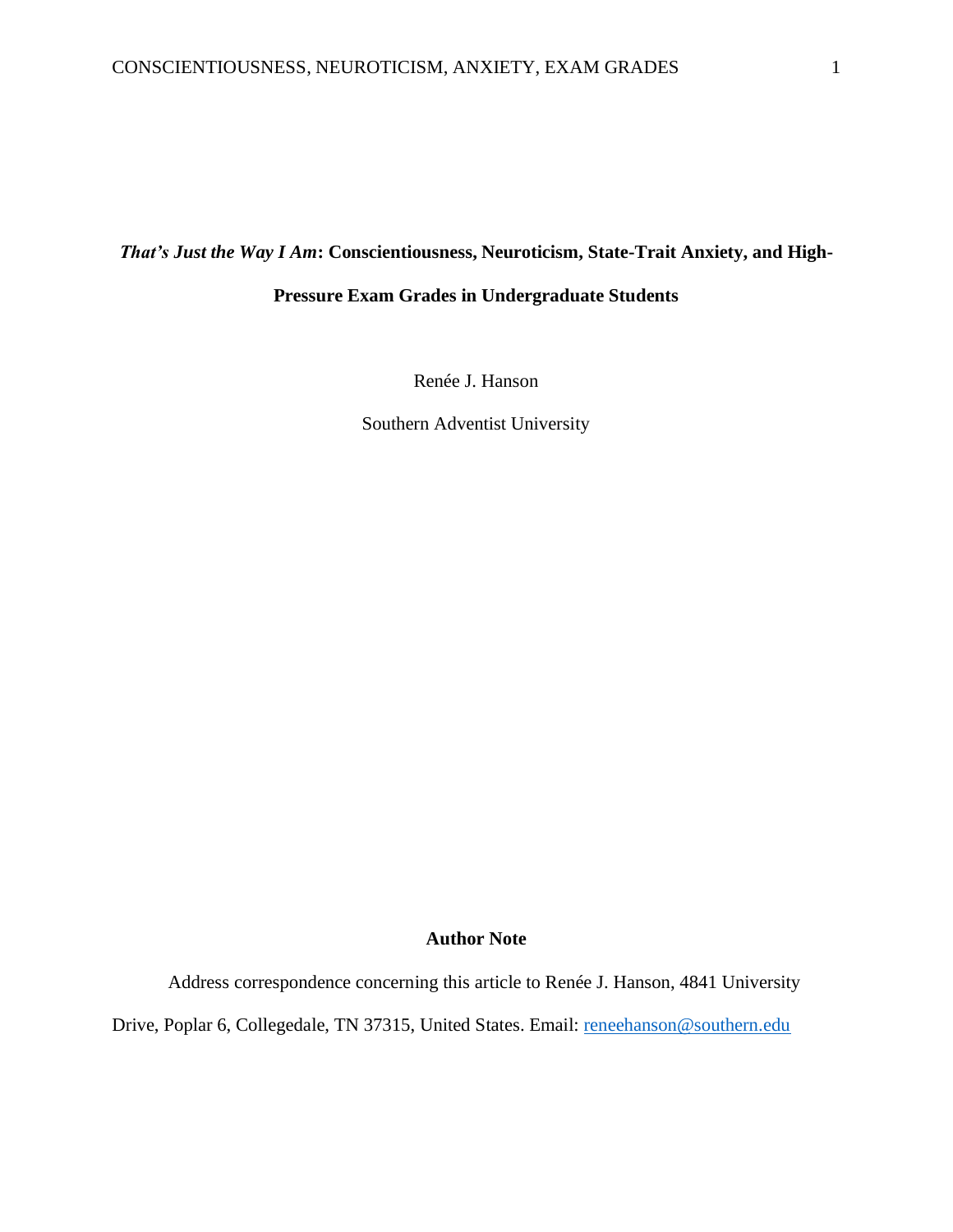# *That's Just the Way I Am***: Conscientiousness, Neuroticism, State-Trait Anxiety, and High-Pressure Exam Grades in Undergraduate Students**

Why do some people shine under pressure while others crumple? The reason is unclear. Research about individuals performing under pressure (i.e., in situations where optimal performance is desired), is applied to athletic, musical, or corporate situations (Furuya et al., 2021; Kronenwett & Rigotti, 2019; Ötting et al., 2020). However, pressure research has natural implications to the world of academia, an environment where students strive to meet high expectations. Research offers contradictory evidence as to whether pressure is performanceenhancing or not. The following literature review defines types of pressure, highlights research from the last decade, and discusses consciousness, neuroticism, academic success, and anxiety. The Yerkes-Dodson Law is critiqued. The peer-reviewed articles included in this review were found using the key terms *performance*, *pressure*, *stress*, *motor w5 skills* or *motor w5 abilit\* or physiolog\**, *Big Five*, *neuroticism*, *personality traits*, *state anxiety*, *college or universit*\* and *cognitive task*. Studies were accessed through interlibrary loan and EBSCO Host, at the McKee Library of Southern Adventist University.

### **Differentiating Types of Pressure**

Pressure has been generally defined as a situation where optimal performance is strongly desired (Allsop et al., 2017; Ötting et al., 2020). McCoy (2014) stated that individuals experience pressure "when they must perform to their potential in order to achieve a goal" (p. 769). Pressure can be categorized by its cause, such as "situational incentives" (Kent et al., 2018) or "an individuals' ambitions" (Ötting et al., 2020). In one study, Allsop et al. (2017) divided pressure into two categories: *internal pressure* (personal motivation) and *external pressure* (outside influences like social evaluation or monetary rewards).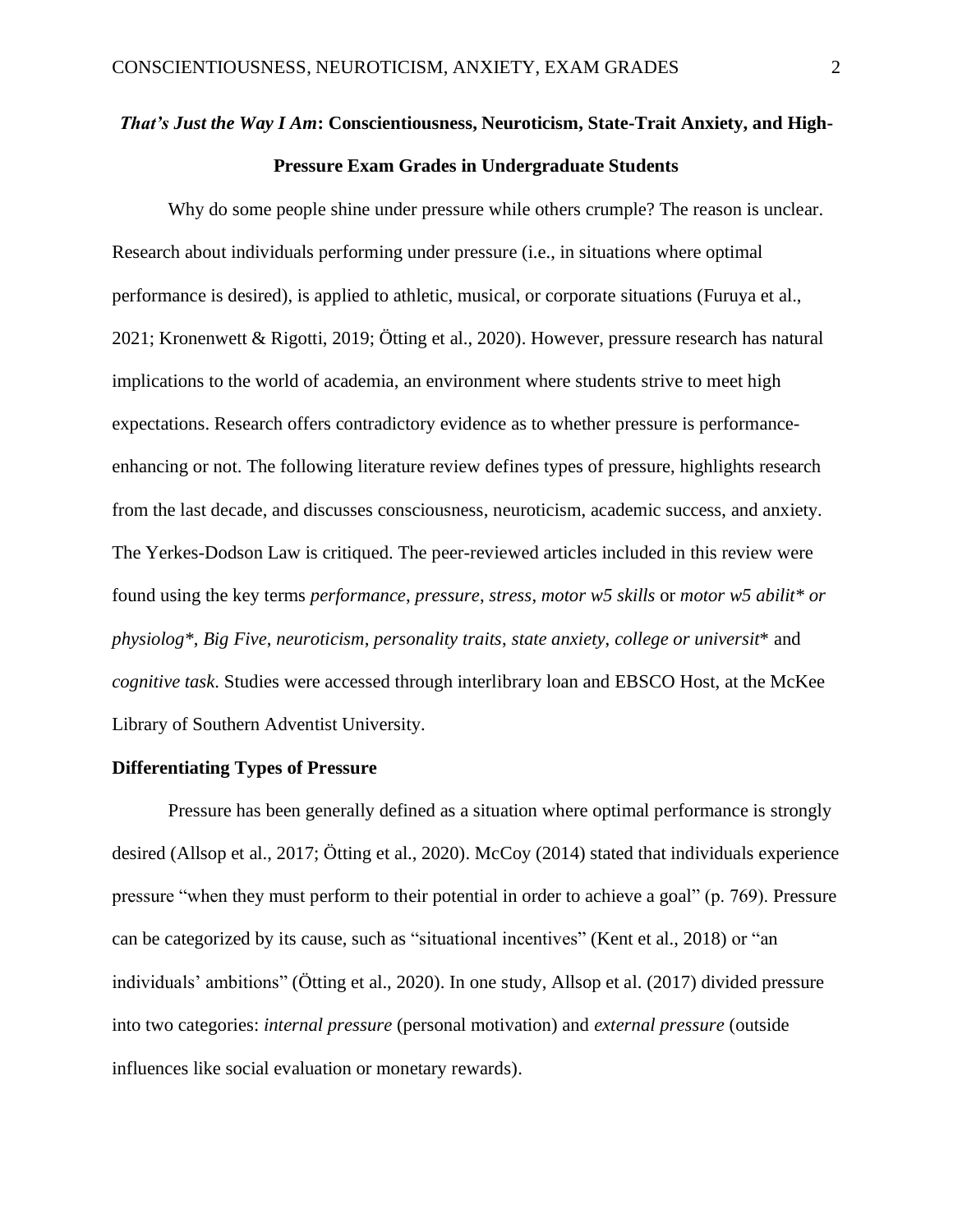At least two types of pressure could be expected during a timed, high-stakes undergraduate class exam: time pressure and outcome pressure. Pawar & Velaga (2021) defined time pressure as "an outcome of time constraint condition to complete a particular task … [and] results in psychological stress" (p. 218). Outcome pressure is induced by a situation presenting challenging tasks or potential reward (McCoy et al., 2014). McCoy (2014) suggested that outcome pressure could hinder tasks that require complex, conscious mental processes (executive control processes). This same study gave evidence that differentiating among types of pressure and types of mental processes is helpful in predicting whether a pressurized situation will positively or negatively affect performance.

Some studies involving pressure in this literature review either fail to define "pressure", fail to explain the type of pressure induced by their study, or loosely define pressure as "psychological stress" (Furuya et al., 2021; Kronenwett & Rigotti, 2019; Lee et al., 2019).

### **Pressure Research**

Considering the last decade of studies that manipulated stress or created pressurized situations yields more questions than answers about how pressure effects performance. On one hand, Kronenwett & Rigotti (2019) found a positive relationship between time pressure (which was considered a job difficulty) and occupational achievement. On the other hand, Pawar & Velaga (2021) found that drivers under acute time pressure make more adjustments to their steering wheel, suggesting a potentially more dangerous situation, not safer driving.

### *Pressure and Motor Activity*

Lo et al. (2019) studied university students throwing darts and induced both incentive and social pressure in their "stress condition". These researchers found that participants' accuracy suffered under pressure. However, Ötting et al. (2020) examined professional dart throwers, who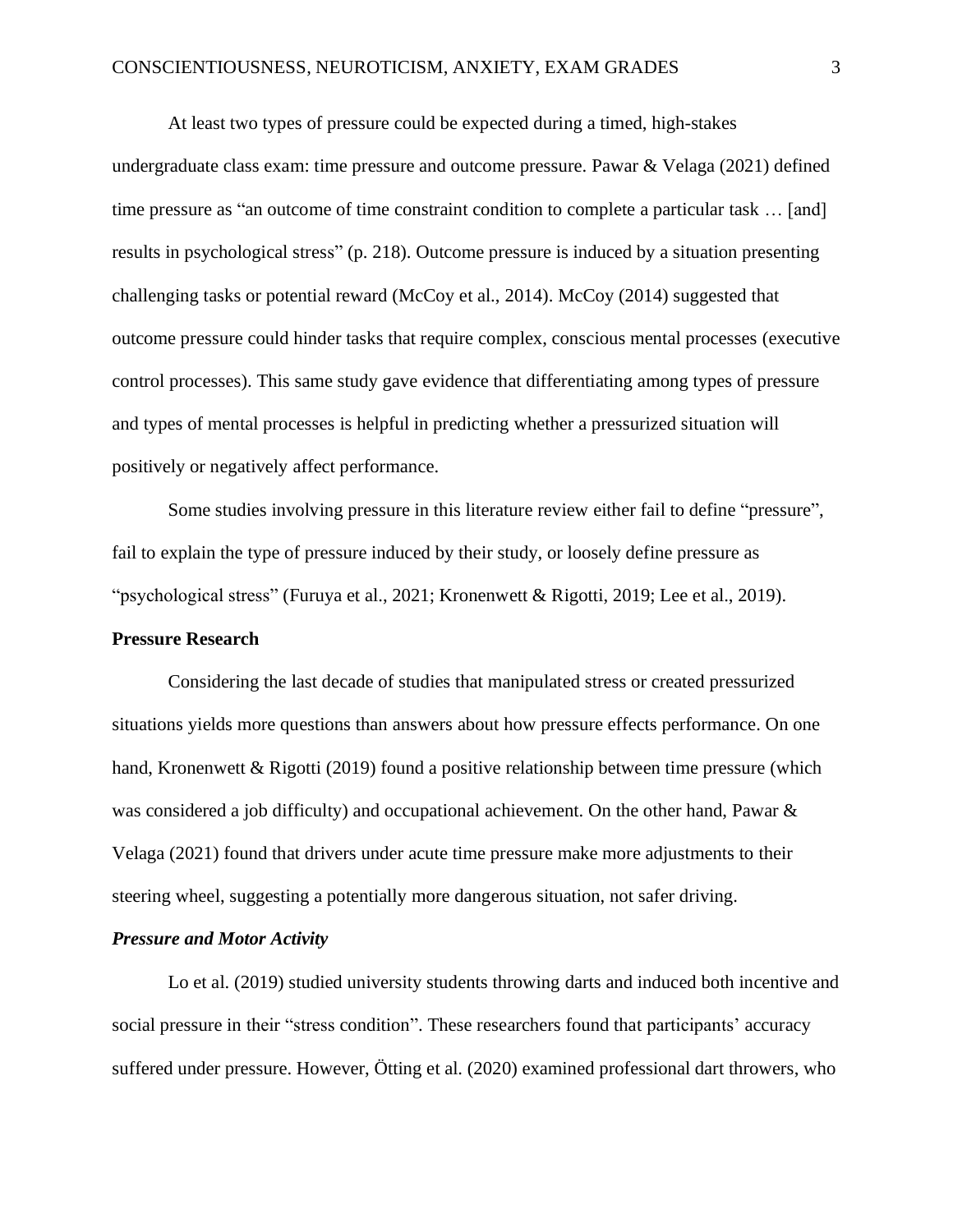compete in an environment with very little social pressure. The dart throwers' accuracy was unaffected by higher stakes.

### *Pressure and Cognitive Processes*

When working with academic exams, it may be the most relevant to consider pressure and cognitive processes. Performing musicians carry out refined cognitive and motor processes under pressure. Furuya et al. (2021) analyzed what led to professional pianists choking under pressure. Notably, they found "failure of memory recall"—a cognitive process—and "erroneous motor activity"—a motor task—were both related to neuroticism, public self-consciousness, and lack of confidence. This suggests that personality traits (such as neuroticism) may to be linked to choking under pressure (Furuya et al., 2021).

### **Neuroticism**

Neuroticsm has been defined as a higher levels of axiety and a greater propensity towards anxious thoughts (Saylik et al., 2018). The definition of neuroticism was said to have overlap with trait anxiety. Saylik et al. (2018) studied neuroticism and central executive tasks (i.e., memory, information recall, and attention). The researchers found that participants with high neuroticism scores performed significantly worse in an intra-extra dimensional shift task, which required filtering out stimuli that is distracting or unhelpful and "shifting attention between two tasks, operations, or mental sets" (p. 2). It should be noted that Saylik et al. (2018) measured neuroticism from Eysenck Personality Questionnaire, not as part of the "Big Five" factor model. The Eysenck Personality Questionnaire is based on Hans Eyesensk's theories; he viewed neuroticism as performance-impairing (Saylik et al., 2018).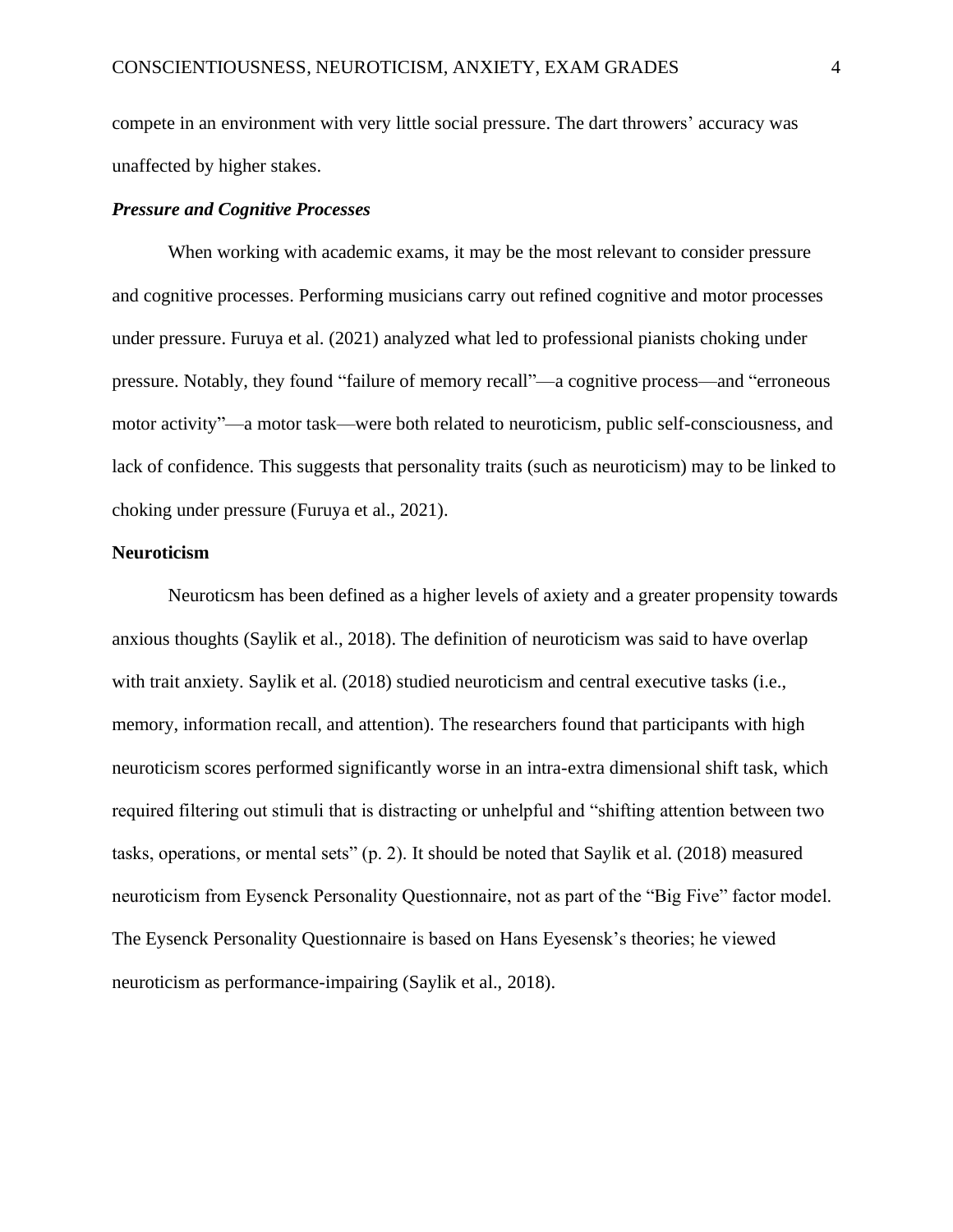However, these researchers also concluded that some parts of working memory (in this case, visual-spacial) are unaffected by neuroticism. This suggests that the relationship between cognitive performance and neuroticism is more complex than a negative linear one.

### **Conscientiousness**

In a research article examining children's personality traits and academic performance, Andersen et al. (2020) called conscientiousness, "by far the most important predictor for educational performance" (p. 935). Jaber et al. (2022) studied fifth-year dental students and found that conscientiousness, out of all the "Big Five" factor traits, was most correlated with academic education and clinical training success. The researchers defined academic and clinical success by the participants' four-year, weighted GPA and their weighted GPA for their clinical course, respectively. Jaber et al. (2022) noted, "empirical evidence has demonstrated that conscientiousness is the most robust and most consistent Big Five personality trait for predicting achievement outcomes" (p. 2).

### **Trait and State Anxiety**

Zsido et al. (2020), the developers of a shortened version of the Spielberger State-Trait Anxiety Inventory differentiated between state and trait anxiety like this: "State anxiety… [is] how one feels at the moment; and Trait anxiety… [is] how one generally feels". According to Horikawa & Yagi (2012), those who report more trait anxiety usually experience more state anxiety. These researchers defined trait anxiety as "a general tendency to respond with anxiety to perceived threats in the environment, and is a relatively stable characteristic of an individual" (p. 1).

When a stress or pressure factor is introduced into a study, it is common to use state anxiety as a measurement (Banks et al., 2015; Furuya et al., 2021; Kent et al., 2018; Lo et al.,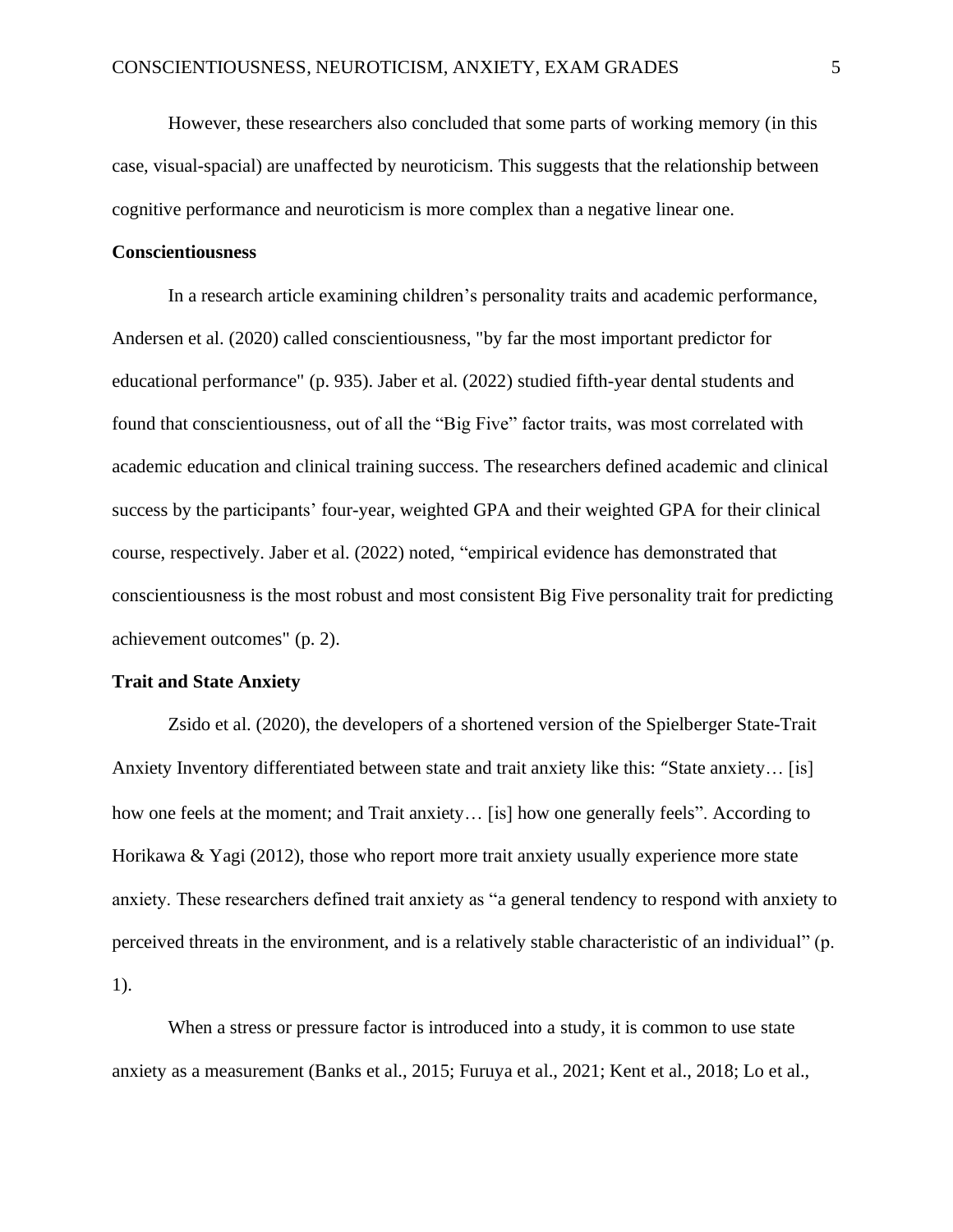2019; Qi & Gao, 2020; van Beurden et al., 2020). State anxiety has been associated with lower performance (Lo et al., 2019; Qi & Gao, 2020).

Ping et al. (2008) stated that test anxiety is a combination of state and trait anxiety that happens in response to the stimuli of a testing situation. For the purposes of the present study, general, not testing specific, state and trait anxiety will be examined. This way, anxiety stemming from other areas of a participants' life may have a greater likelihood of being taken into account.

Similar to neuroticism and performance under pressure, the relationship between State-Trait anxiety and performance is not always negative (Savci et al., 2021). Savci et al. (2021) found that the relationship between COVID-19 nurses' State-Trait anxiety score and clinical decision-making ability had no statistical significance.

### **Yerkes-Dodson Law**

The Yerkes-Dodson Law (YDL) is a conceptualization of the relationship between arousal/stress and optimal performance (White, 2021). The "inverted-U" graph begins with low stress resulting in low performance. As stress increases, "performance" also rises until it peaks at the top of the bell-curve (White, 2021). As stress continues to increase past this point, performance falls, representing the distress or burnout that comes from excessive stress (White, 2021). This YDL is referenced in pressure and performance literature (Furuya et al., 2021; Lo et al., 2019; Saylik et al., 2018). However, the bell-curve of the YDL allows for linear results to be integrated into either side of the curve (Corbett, 2015) and the widespread referencing of the Yerkes-Dodson Law may be a major weakness of the literature. In 2015, Corbett traced the YDL to its origins and concluded Yerkes and Dodson were studying habit-formation and punishment,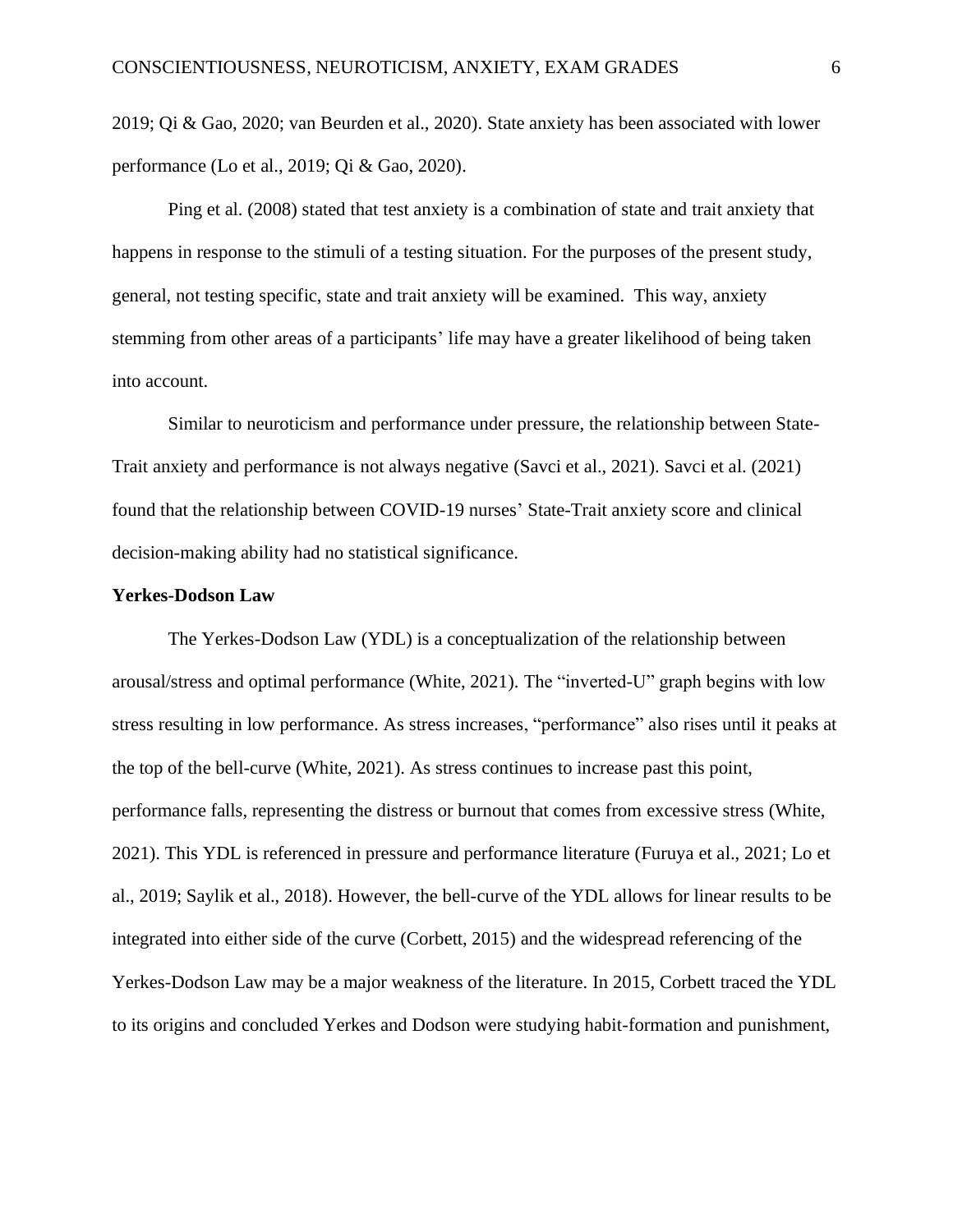not performance and pressure. Studies reflecting the full bell-curve effect are few (Corbett, 2015).

Although often explained by an inverted-U graph, the last 10 years of research on the effects of pressure on performance have yielded inconclusive results. Furthermore, there is a gap in pressure research (Allsop et al., 2017) where personality traits are not taken into account. In literature about personality and academic success, academic success is often defined as an individual's GPA (Jaber et al., 2022). It is unknown if conscientiousness' predictive power translates to a smaller scale, such as an individual's exam grade.

### **Statement of the Problem**

Undergraduate students operate in a high-pressure environment. Amid potential stressors from students' academic lives, family situations, and personal heath statuses, students are required to perform at their best under pressure in order succeed. Understanding what components impact an undergraduate students' performance under pressure is critical in developing effective interventions and improving student's lives. To better understand this issue, the present study turns towards high-pressure undergraduate exams, a situation where participants are likely to experience pressure, and performance is easily measurable. State-trait anxiety has been historically used as a pressure indicator (Banks et al., 2015; Furuya et al., 2021; Kent et al., 2018), and it is used as a variable for this reason. The literature examining performance under pressure has not yet incorporated personality traits as a variable, and this study seeks to bridge that gap by measuring students' levels of conscientiousness and neuroticism. Neuroticism, a personality trait thought to measure a person's propensity for anxiety (Saylik et al., 2018), is included as a personality variable because it is relevant to a potentially anxiety-inducing situation. Conscientiousness has been identified as a predictor of academic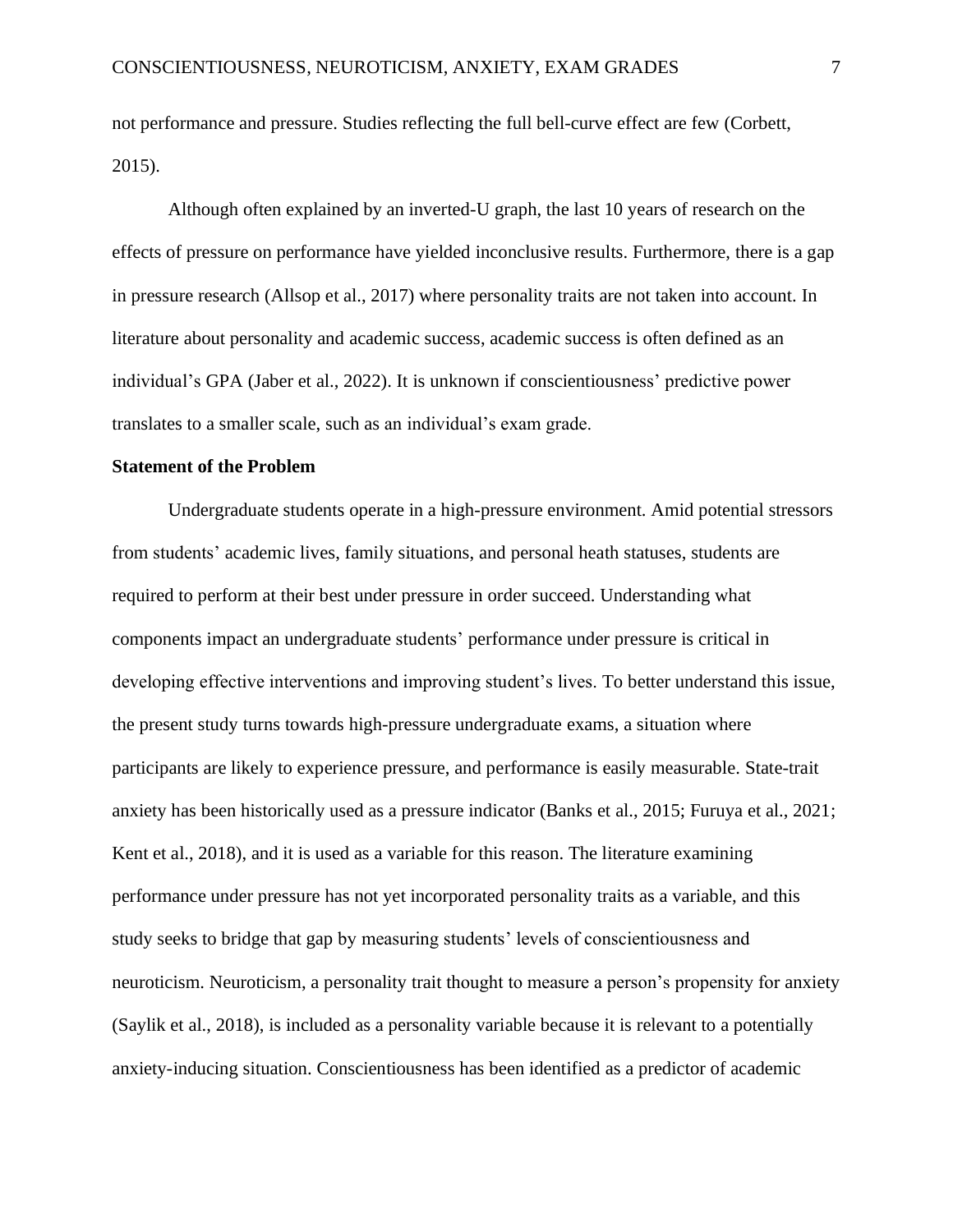performance (Andersen et al., 2020) and incorporating it as a variable serves the dual purpose of integrating personality into pressure/performance literature, and examining conscientiousness' predictive power for academic success on a small scale.

The purpose of this study is to describe the relationship between undergraduate students' personality traits (conscientiousness and neuroticism), their anxiety before a high-pressure exam (state-trait anxiety scores), and their grade on that exam. Understanding how an individual's unique response to pressure may be related to their performance may inform beneficial interventions for students. A search of the current literature did not produce pressure studies that accounted for personality; nor did it produce conscientiousness and academic success studies that examined academic success on a small scale (i.e., class exam). Audiences that can benefit from this research are those in the scientific community (i.e., cognitive and educational psychologists), university professors and officials, and teachers who create and maintain data-informed courses and class environments.

#### **Subproblems**

Eight subproblems will guide this study.

- 1. The first subproblem is to examine the relationship between undergraduate students' selfreported state anxiety scores and their grade on a high-pressure, timed exam.
- 2. The second subproblem is to explore the relationship between undergraduate students' self-reported trait anxiety scores and their grade on a high-pressure, timed exam.
- 3. The third subproblem is to describe the relationship between undergraduate students' conscientiousness scores and their grade on a high-pressure, timed exam.
- 4. The fourth subproblem is to examine the relationship between undergraduate students' neuroticism scores and their grade on a high-pressure, timed exam.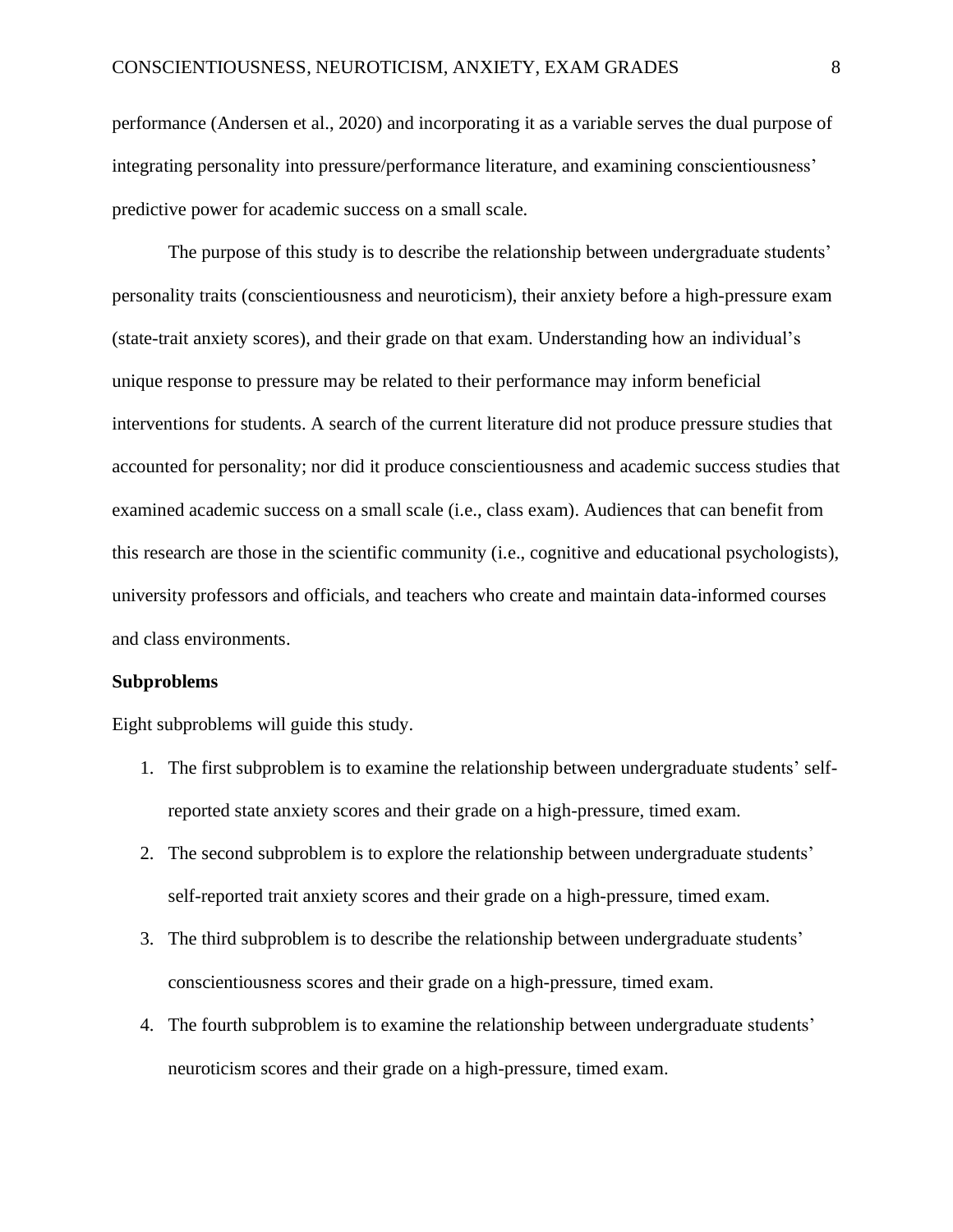- 5. The fifth subproblem is to measure the relationship between undergraduate students' neuroticism scores and their self-reported state anxiety scores.
- 6. The sixth subproblem is to examine the relationship between undergraduate students' neuroticism scores and their self-reported trait anxiety scores.
- 7. The seventh subproblem is to examine the conscientiousness, neuroticism, and state-trait anxiety profiles for students at and above the  $75<sup>th</sup>$  percentile of the exam grades.
- 8. The eighth subproblem is to describe the conscientiousness, neuroticism, and state-trait anxiety profiles for students at and below the  $33<sup>rd</sup>$  percentile of the exam grades.

### **Hypotheses**

Three hypotheses will guide this study.

- 1. Undergraduate students' conscientiousness scores are positively related to their grades on a high-pressure, timed exam.
- 2. Undergraduate students' neuroticism scores are positively related to their self-reported state anxiety scores.
- 3. Undergraduate students' neuroticism scores are positively related to their self-reported trait anxiety scores.

Each of these hypotheses will be tested in its null form.

### **Research Questions**

Five research questions will be addressed in this study.

- 1. What is the relationship between students' state anxiety scores and their grades on a highpressure, timed exam?
- 2. What is the relationship between students' trait anxiety scores and their grades on a highpressure, timed exam?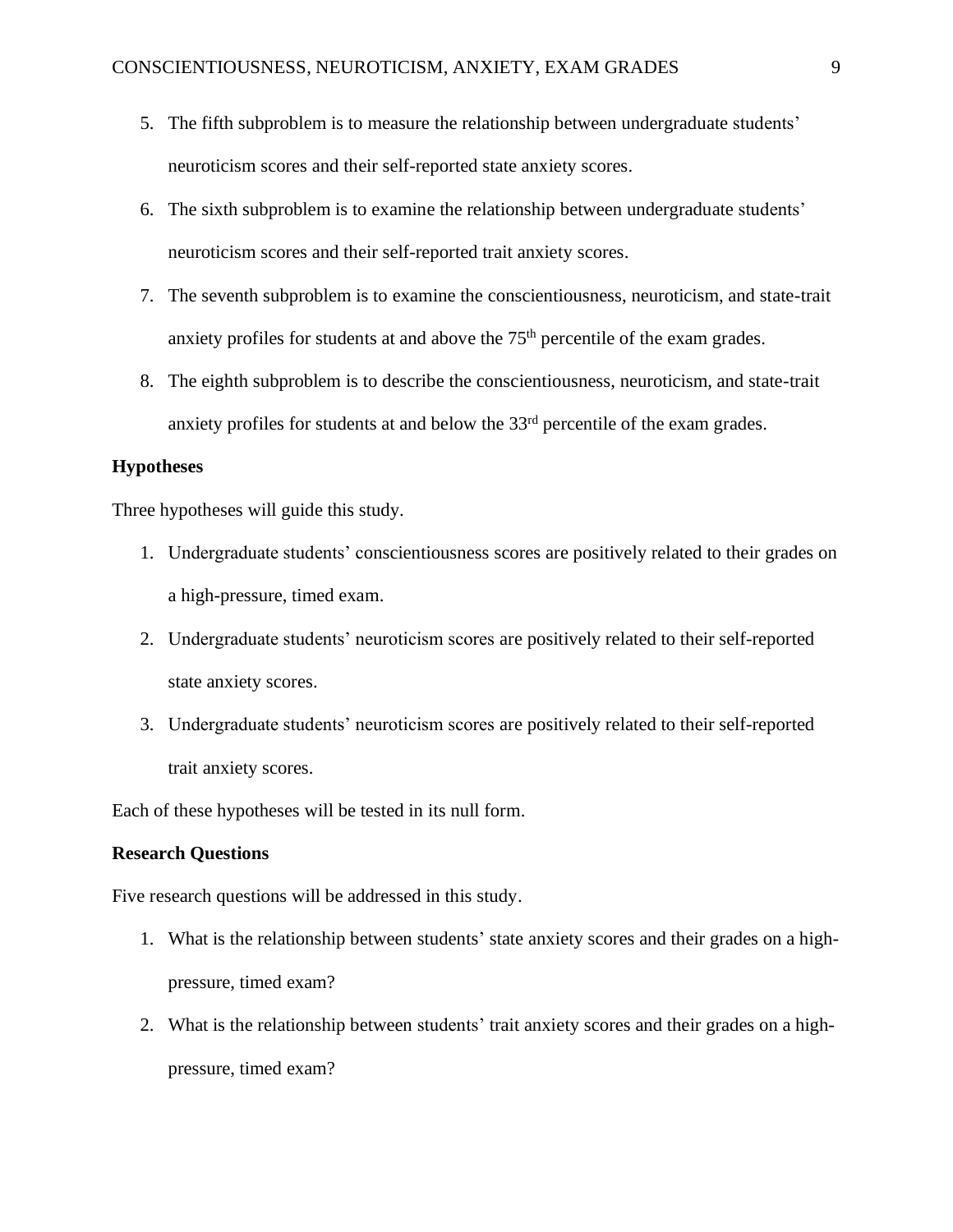- 3. What is the relationship between students' neuroticism scores and their grades on a highpressure, timed exam?
- 4. What is the average conscientiousness, neuroticism, and state-trait anxiety score profile for higher scoring students (at or above the 75<sup>th</sup> percentile) on a high-pressure, timed exam?
- 5. What is the average conscientiousness, neuroticism, and state-trait anxiety score profile of the lower performing students (at or below the 33rd percentile) on a high-pressure, timed exam?

### **Definition of Terms**

The following terms are operationally defined for this study:

- 1. *State anxiety* is defined as a participant's a score on the STAIS-5 portion of the *Spielberger Shortened State-Trait Anxiety Inventory*, yielding a score from 5 to 20 (Zsido et al., 2020a).
- 2. *Trait anxiety* is defined as a participant's a score on the STAIT-5 portion of the *Spielberger Shortened State-Trait Anxiety Inventory*, yielding a score from 5 to 20 (Zsido et al., 2020a).
- 3. *Contentiousness* will be measured with the 9 conscientiousness questions from the 44 question *Big Five Personality Inventory* yielding a score from 9 to 45 (John et al., 2008).
- 4. *Neuroticism* will be measured with the 8 neuroticism questions from the 44-question *Big Five Personality Inventory* yielding a score from 8 to 4 (John et al., 2008).
- 5. *Gender* will be operationally defined as participants' self-reported gender.
- 6. *Age* will be operationally defined as participants' chronological, self-reported age.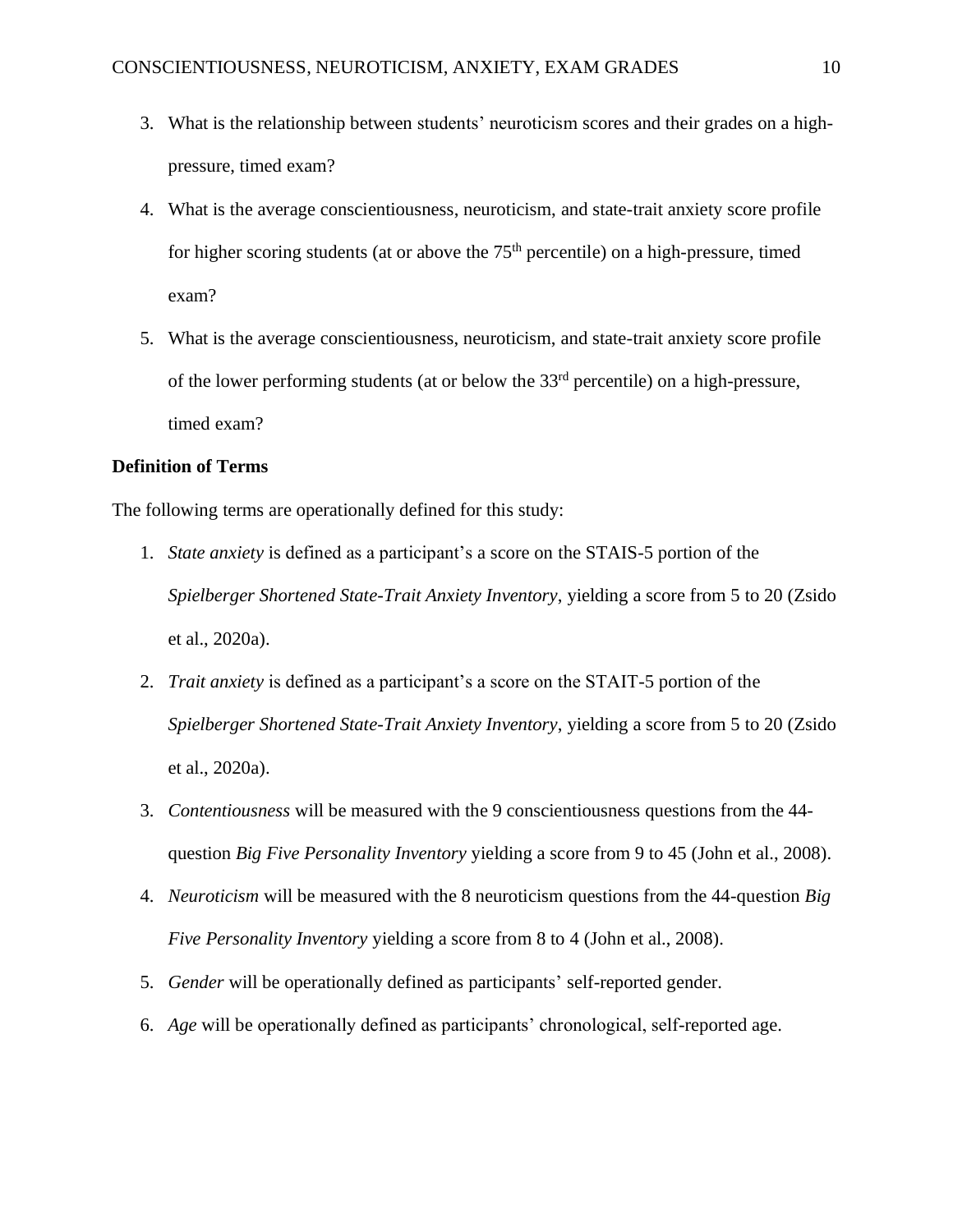### **Delimitations and Limitations of Study**

This study is delimited by the following:

- 1. This is neither a comprehensive nor exhaustive treatment of anxiety or anxiety experienced before an academic exam.
- 2. The classes used in this study were picked based on an assumption that students are more likely to experience pressure these classes than others.

There are five limitations in this study.

- 1. Many other variables may contribute to a student's exam performance (i.e., amount of studying, familiarity with content, amount of sleep the night before, time since eating, misreading questions, lucky guessing, etc.).
- 2. There may be commonalities among students who choose not to participate in this study (i.e., embarrassed of their grade or under extreme time-pressure).
- 3. There may be commonalities among students who are excluded from this study (i.e., arriving late to the exam)
- 4. The Big Five Personality Inventory may not best account for the variations in personality that may affect performance under pressure.

### **Assumptions of Study**

Three assumptions are made explicit in this study:

- 1. This study has scientific merit.
- 2. The timeframe for completing this project is adequate.
- 3. Participants will be honest in their self-report of personality and state-trait anxiety.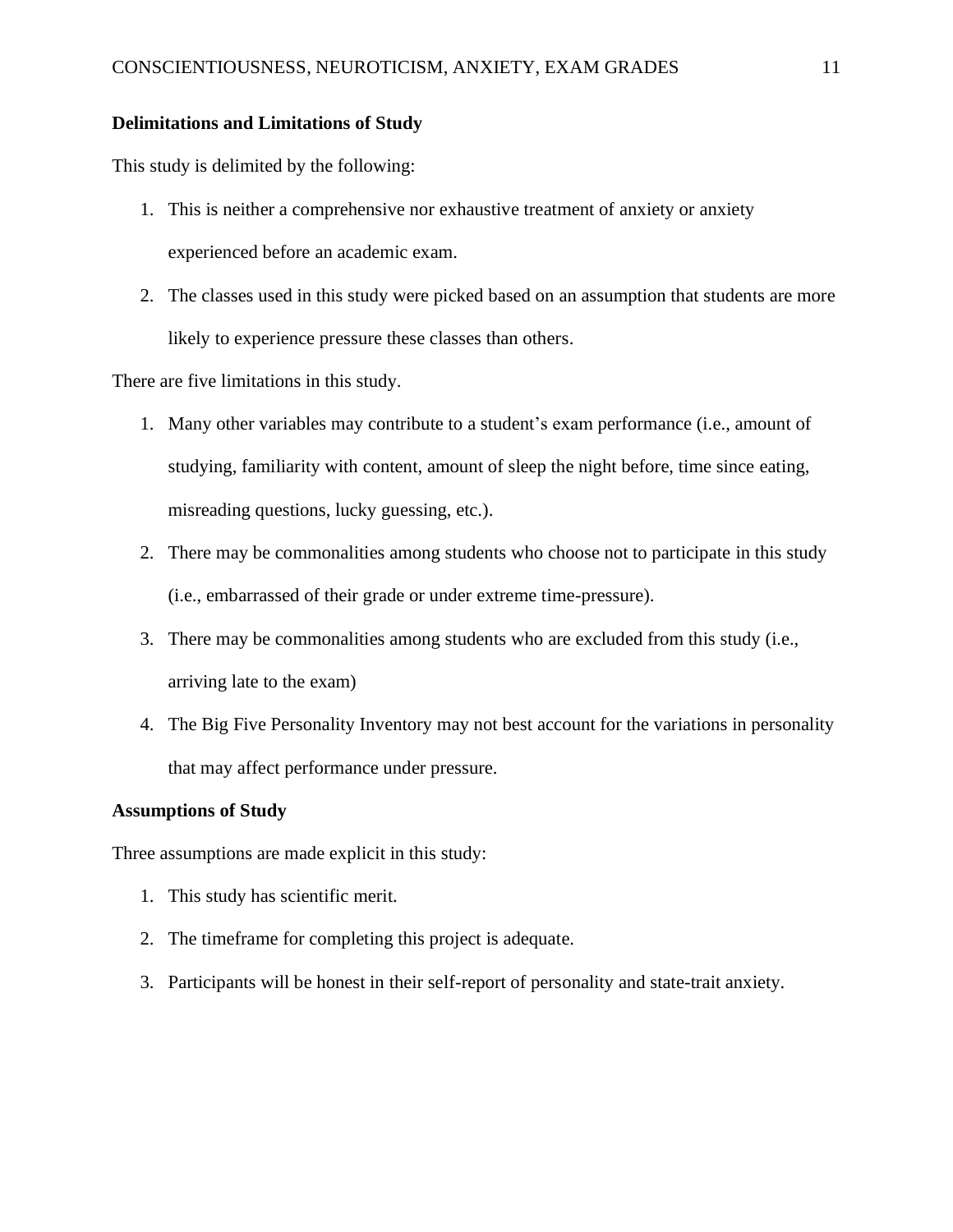### **Importance of Study**

The conclusions of this study may inform interventions that help students be more aware of their thoughts and unique tendencies when they take a high-pressure exam. This study may be a first step in a program of research that explores what variables are involved with a student's success or failure while under pressure. The completion of this study will contribute to the incorporation of personality traits as a critical component of understanding performance under pressure.

### **Method**

### **Participants**

At least 30 Southern Adventist University (SAU) male and female students who are enrolled in Anatomy & Physiology I, General Chemistry, and General Biology II will be invited to participate in this study. Participants will be at least 18 years of age. All participants will be treated in accordance with the Ethical Principles of Psychologists and Code of Conduct from the American Psychological Association (American Psychological Association, 2010).

### **Materials**

This study involves two online surveys. The first survey, *Selected Inventories from the Big Five Inventory* has two demographic questions (gender and age), and the conscientiousness and neuroticism scales from Berkley Personality Lab's *The Big Five Inventory* (John et al., 2008). The conscientiousness (9 questions) and neuroticism (8 questions) portions of the inventory involve self-descriptive statements like "I am someone who tends to be disorganized". Questions are answered on a 1-5 Likert scale, with 5 representing "agree strongly". *The Big Five Inventory* has been found to have a test-retest stability of .83 and an overall mean intercorrelation of .21 (Rammstedt & John, 2007).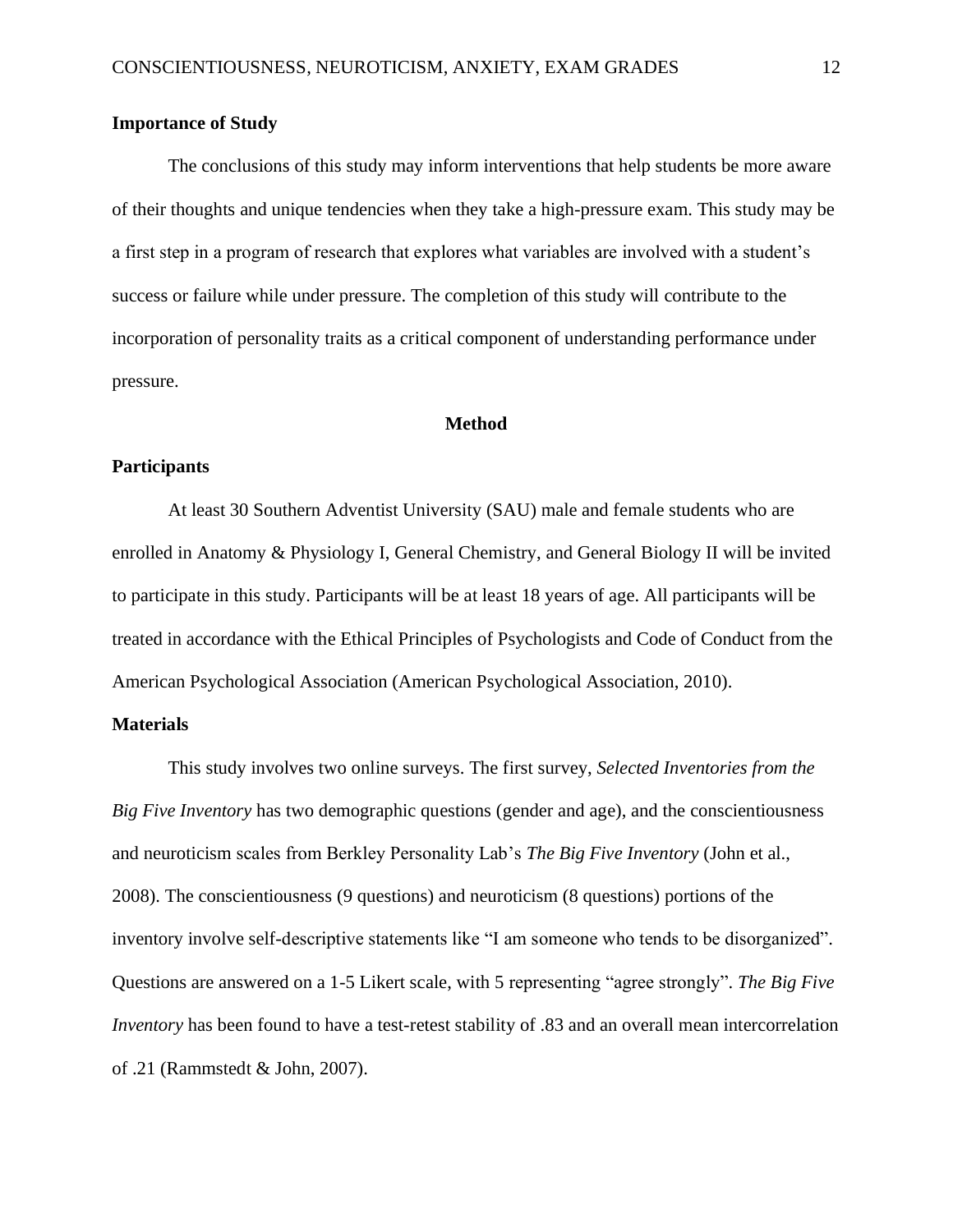The second survey, developed by Zsido et al. (2020)*,* is the *Spielberger Shortened State-Trait Anxiety Inventory*. This survey is an abbreviated version of the *Spielberger State-Trait Anxiety Inventory*. This inventory includes statements like, "I feel upset" on the state anxiety scale and "I worry too much over something doesn't really matter" on the trait anxiety scale. Questions are answered on a 1-4 Likert scale, with 4 representing "very much so". The *Spielberger State-Trait Anxiety Inventory* has been found to have sufficient validity on both state and trait anxiety scales (Cronbach's alpha of .797 and .781, respectively), as well as a reliability score of .850 (Vitasari et al., 2011). The *Spielberger Shortened State-Trait Anxiety Inventory* was found to have a .88 correlation with the original scale (Zsido et al., 2020b). Both surveys and their scoring keys can be found in the appendix.

### **Design and Procedure**

The present study has a descriptive, quantitative, non-experimental, correlational, and comparative design. Professors at SAU who teach Anatomy & Physiology, General Chemistry, and General Biology II were invited to participate in this study. Their role in this study was explained: sending off prewritten emails to their students and providing a list of anonymous exam grades. Professor Noemi Gonzalez, Dr. Bruce Shilling, and Dr. Ben Thornton have agreed to participate in this study. Upon approval from the IRB, these professors will be given a prewritten email with a link to the informed consent form and the first survey, *Selected Inventories from the Big Five Inventory* (see the Appendix for copies of the prewritten emails and the surveys). This email will be forwarded to their students. If time allows, two prewritten reminder emails will be sent to the students before their exam. On exam day, in the 30 minutes before the exam, students will have two methods of taking the *Spielberger Shortened State-Trait Anxiety Inventory*. Students will receive an email, via their professor, with a link to the inventory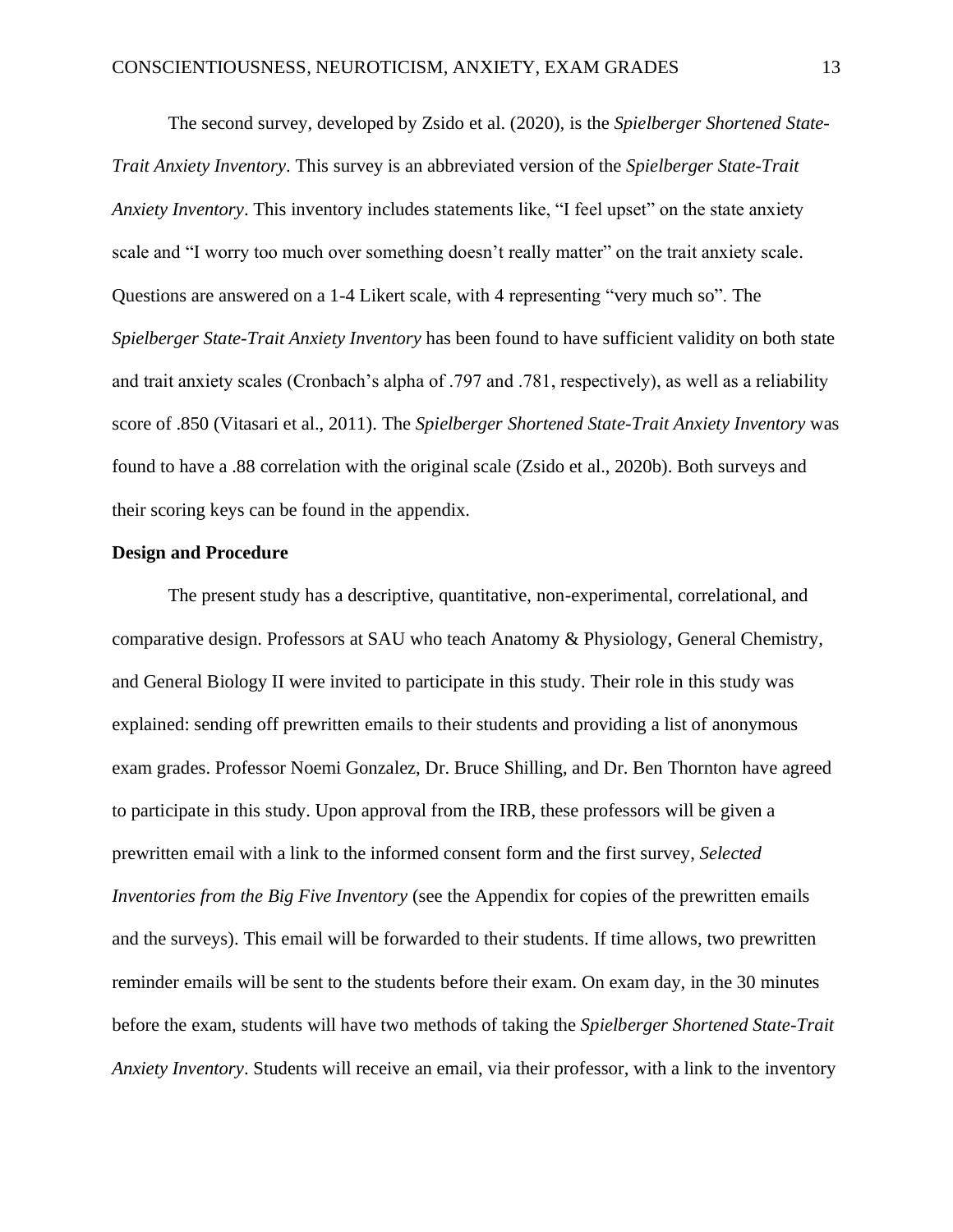and multiple copies of a QR code leading to the *Spielberger Shortened State-Trait Anxiety Inventory* will be posted at the exam site. Two minutes before class begins, the QR codes will be removed, and the survey will be disabled. Following the exam, professors will send the coded grades to the principal researcher.

Each participant will have three pieces of data: *Selected Inventories from the Big Five Inventory, Spielberger Shortened State-Trait Anxiety Inventory*, and their exam grade. To anonymously link each participant's data together, each participant will create a five-digit, unique student code. The student code will be a combination of the day of the month the student was born and the last three digits of their phone number. For example, if someone was born on November 3<sup>rd</sup> and their phone number was (xxx) xxx-x891, their student code would be 03891. Students will be asked to enter their student code at the start of each survey and at the top of their exam. Grades will be delivered by professors to the principal researcher in a spreadsheet with students' codes in column 1 and their respective grades in column 2.

#### **Data Analysis**

The conscientiousness and neuroticism scales will be scored and coded with their respective answer keys and analyzed in the following ways with SPSS.

- 1. *Conscientiousness* scores will be calculated by summing the responses for each question, presented on a Likert scale of 1 to 5. The numerical value of each question will be taken as-is, or reverse scored when appropriate. Lowest conscientiousness  $score = 9$ , highest conscientiousness  $score = 45$ .
- 2. *Neuroticism* scores will be calculated by summing the responses for each question, presented on a Likert scale of 1 to 5. The numerical value of each question will be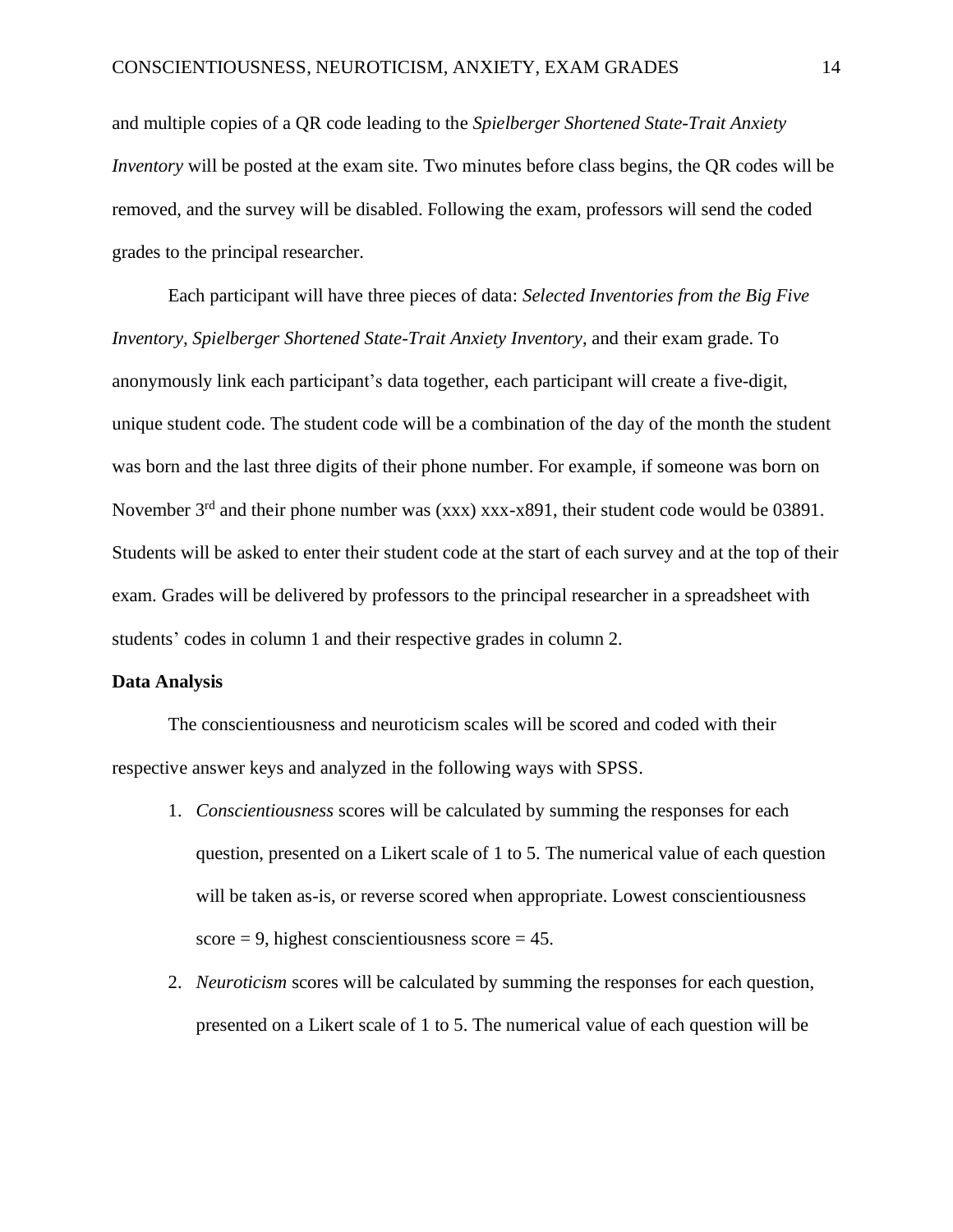taken as-is, or reverse scored when appropriate. Lowest neuroticism score  $= 8$ , highest neuroticism score = 40.

- 3. *State anxiety* scores will be calculated by summing the responses for each question, presented on a Likert scale of 1 to 4. Lowest state anxiety score = 5, highest state anxiety  $score = 20$ .
- 4. *Trait anxiety* scores will be calculated by summing the responses for each question, presented on a Likert scale of 1 to 4. Lowest trait anxiety score  $=$  5, highest trait anxiety  $score = 20$ .
- 5. A participants exam grade will be translated into percentages.

Demographic responses will be coded as follows:

- 1. Gender: 1=Male. 2=Female, 3=Other/Choose not to answer
- 2. Age: \_\_\_\_

After scoring, coding, and entering participant data into SPSS, the following statistical analyses will be used to test this study's hypotheses and answer the research questions.

PHASE 1: Descriptive Statistics will be calculated for all major variables.

PHASE 2: Statistical Inference:

Three research hypotheses will guide this study.

- *1. Undergraduate students' conscientiousness scores are positively related to their grades on a high-pressure, timed exam.* Pearson's correlation will be calculated to determine the strength and direction of the relationship between a participant's conscientiousness scores and their exam grade. A coefficient and scatterplot will be generated.
- 2. *Undergraduate students' neuroticism scores are positively related to their self-reported state anxiety scores.* Pearson's correlation will be calculated to determine the strength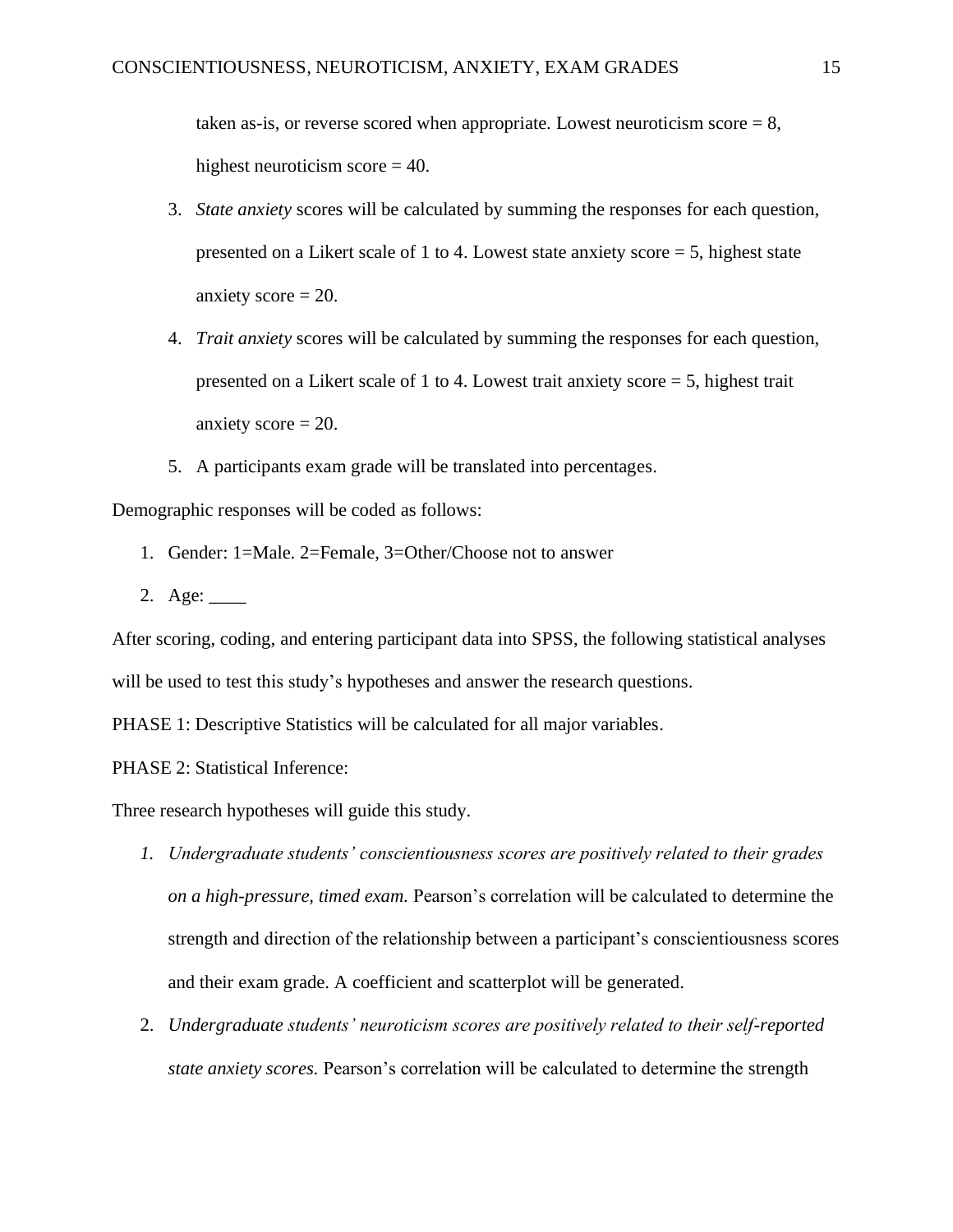and direction of the relationship between a participant's neuroticism score and their selfreported state anxiety score. A coefficient and scatterplot will be generated.

*3. Undergraduate students' neuroticism scores are positively related to their self-reported trait anxiety scores.* Pearson's correlation will be calculated to determine the strength and direction of the relationship between a participant's neuroticism score and their selfreported trait anxiety score. A coefficient and scatterplot will be generated.

Each of these hypotheses will be tested in its null form.

Five research questions will be addressed in this study.

- *1. What is the relationship between students' state anxiety and their grade on a highpressure, timed exam?* Pearson's correlation will be calculated to determine the magnitude and direction of the relationship between a participant's self-reported state anxiety score and their exam grade. A coefficient and scatterplot will be generated.
- *2. What is the relationship between students' trait anxiety and their grade on a highpressure, timed exam?* Pearson's correlation will be calculated to determine the magnitude and direction of the relationship between a participant's self-reported trait anxiety score and their exam grade. A coefficient and scatterplot will be generated.
- *3. What is the relationship between students' neuroticism scores and their grade on a highpressure, timed exam?* Pearson's correlation will be calculated to determine the magnitude and direction of the relationship between a participant's self-reported trait anxiety score and their exam grade. A scatterplot and a line of best fit will be generated.
- *4. What is the average conscientiousness, neuroticism, and state-trait anxiety score profile for higher scoring students (at or above the 75rd percentile) on a high-pressure, timed exam?* Descriptive statistics will be used to calculate mean, median, and standard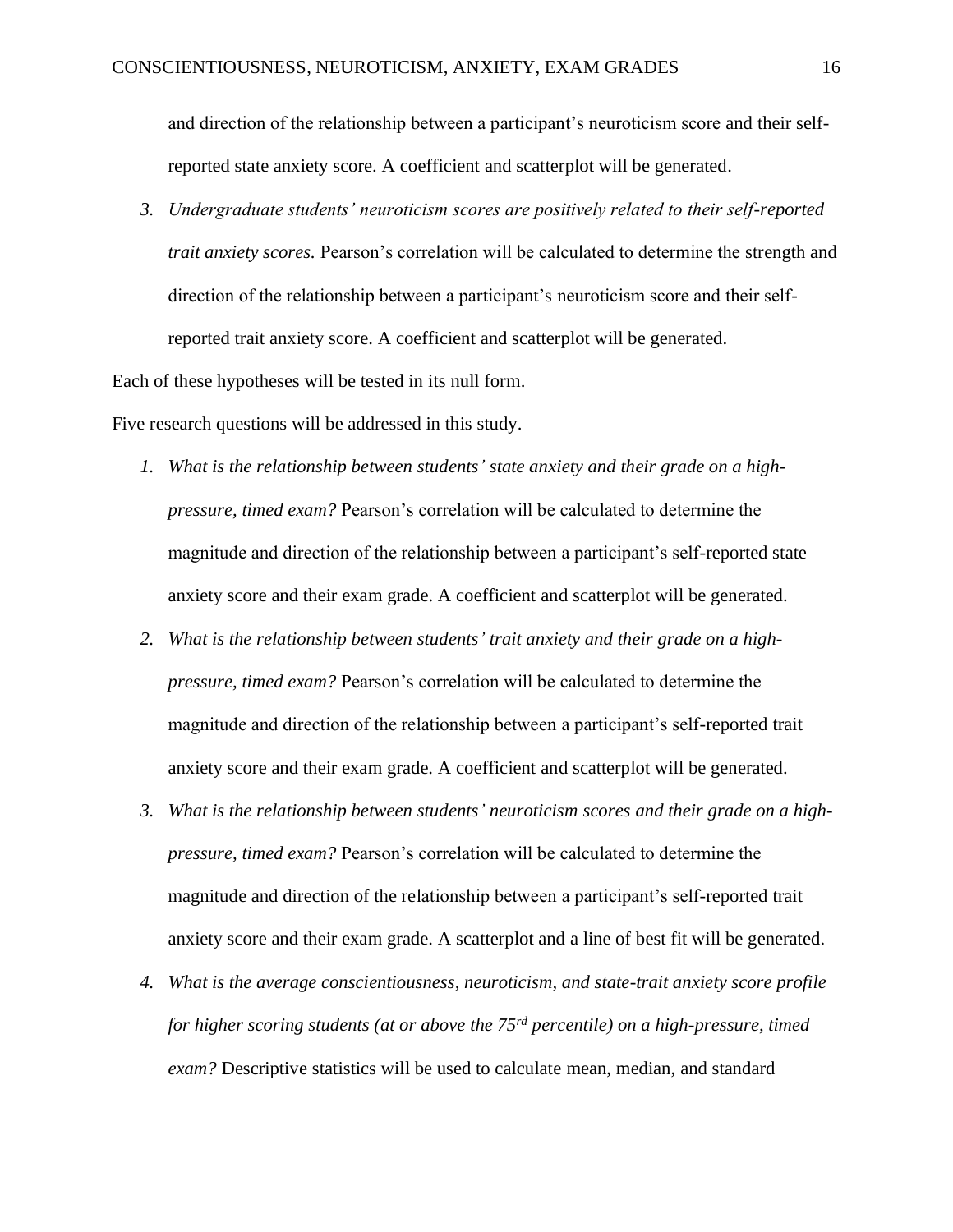deviation of exam grades at and above the 75<sup>th</sup> percentile. The average conscientiousness, neuroticism, state anxiety, and trait anxiety scores will be calculated for all participants with an exam grade at the 75<sup>th</sup> percentile and higher. A table with measures of central tendency will be generated.

*5. What is the average conscientiousness, neuroticism, and state-trait anxiety score profile of the lower performing students (at or below the 33 rd percentile) on a high-pressure, timed exam?* Descriptive statistics will be used to calculate the calculate mean, median, and standard deviation of exam grades at and below the 33<sup>rd</sup> percentile. The average conscientiousness, neuroticism, state anxiety, and trait anxiety scores will be calculated for all participants with an exam grade at the  $33<sup>rd</sup>$  percentile and lower. A table with measures of central tendency will be generated.

### **Results**

I predict a positive relationship between a undergraduate student's conscientiousness score and their grades on a high-pressure exam. I also predict a positive relationship between neuroticism and both state and trait anxiety scores from undergraduate students about to take a high-pressure exam.

### **Discussion**

The current study may have implications for how or whether undergraduate students are instructed to cope with the pressure of a challenging course. This study may also inspire other researchers to view personality as a critical component of understanding academic success and performance under pressure.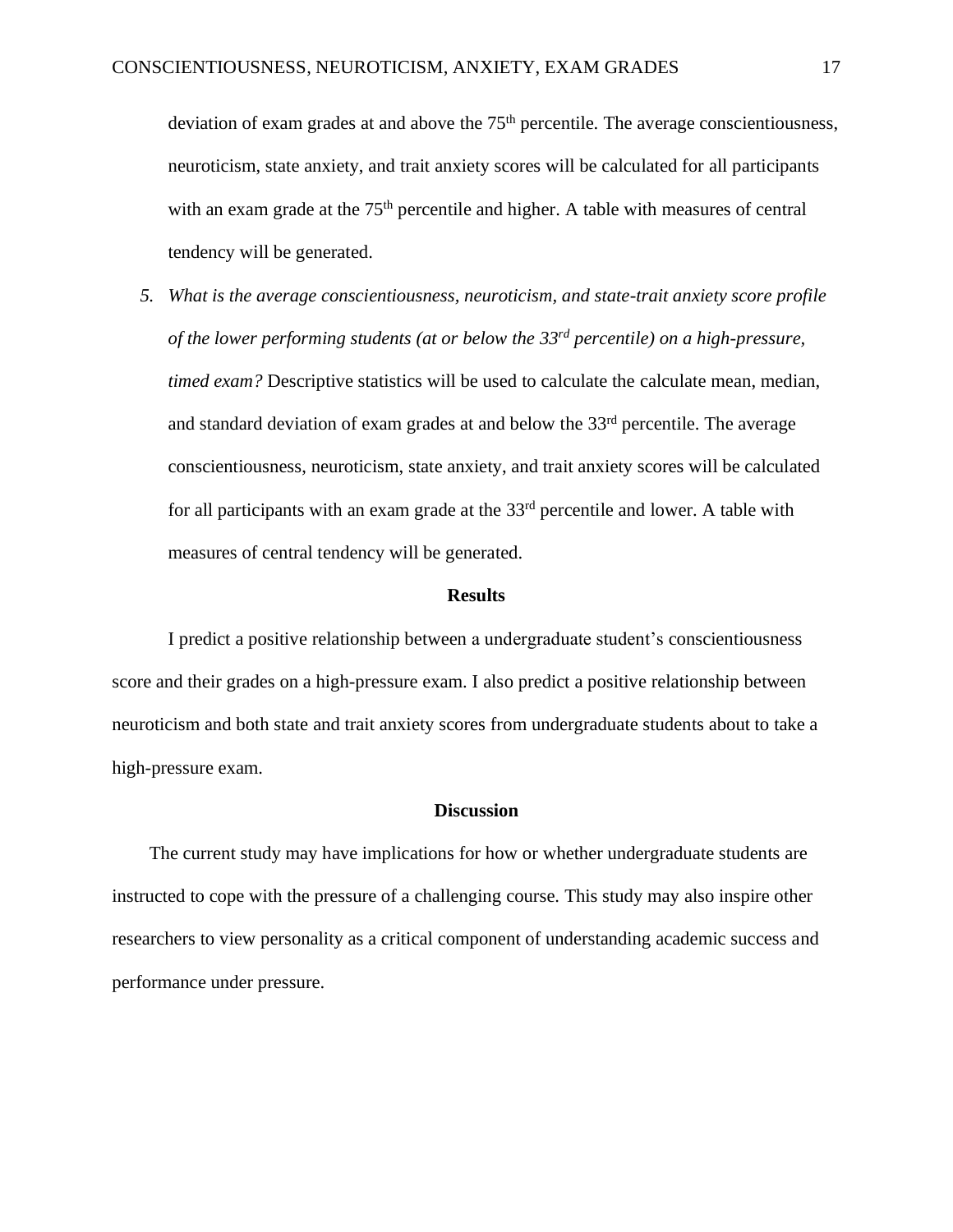### References

- Allsop, J. E., Lawrence, G. P., Gray, R., & Khan, M. A. (2017). The interaction between practice and performance pressure on the planning and control of fast target directed movement. *Psychological Research*, *81*(5), 1004–1019. https://doi.org/10.1007/s00426-016-0791-0
- Andersen, S. C., Gensowski, M., Ludeke, S. G., & John, O. P. (2020). A stable relationship between personality and academic performance from childhood through adolescence. An original study and replication in hundred-thousand-person samples. *Journal of Personality*, *88*(5), 925–939. https://doi.org/10.1111/jopy.12538
- Banks, J. B., Tartar, J. L., & Tamayo, B. A. (2015). Examining factors involved in stress-related working memory impairments: Independent or conditional effects? *Emotion*, *15*(6), 827– 836. https://doi.org/10.1037/emo0000096
- Corbett, M. (2015). From law to folklore: work stress and the Yerkes-Dodson Law. *Journal of Managerial Psychology*, *30*(6), 741–752. https://doi.org/10.1108/JMP-03-2013-0085
- Furuya, S., Ishimaru, R., & Nagata, N. (2021). Factors of choking under pressure in musicians. *PLoS ONE*, *16*(1), 1–14. https://doi.org/10.1371/journal.pone.0244082
- Horikawa, M., & Yagi, A. (2012). The relationships among trait anxiety, state anxiety and the goal performance of penalty shoot-out by university soccer players. *PLoS ONE*, *7*(4), 4–9. https://doi.org/10.1371/journal.pone.0035727
- Jaber, M., Al-Samarrai, B., Salah, A., Varma, S. R., Karobari, M. I., & Marya, A. (2022). Does General and Specific Traits of Personality Predict Students' Academic Performance? *BioMed Research International*, *2022*, 1–8. https://doi.org/10.1155/2022/9422299
- Kent, S., Devonport, T. J., Lane, A. M., Nicholls, W., & Friesen, A. P. (2018). The effects of coping interventions on ability to perform under pressure. *Journal of Sports Science and*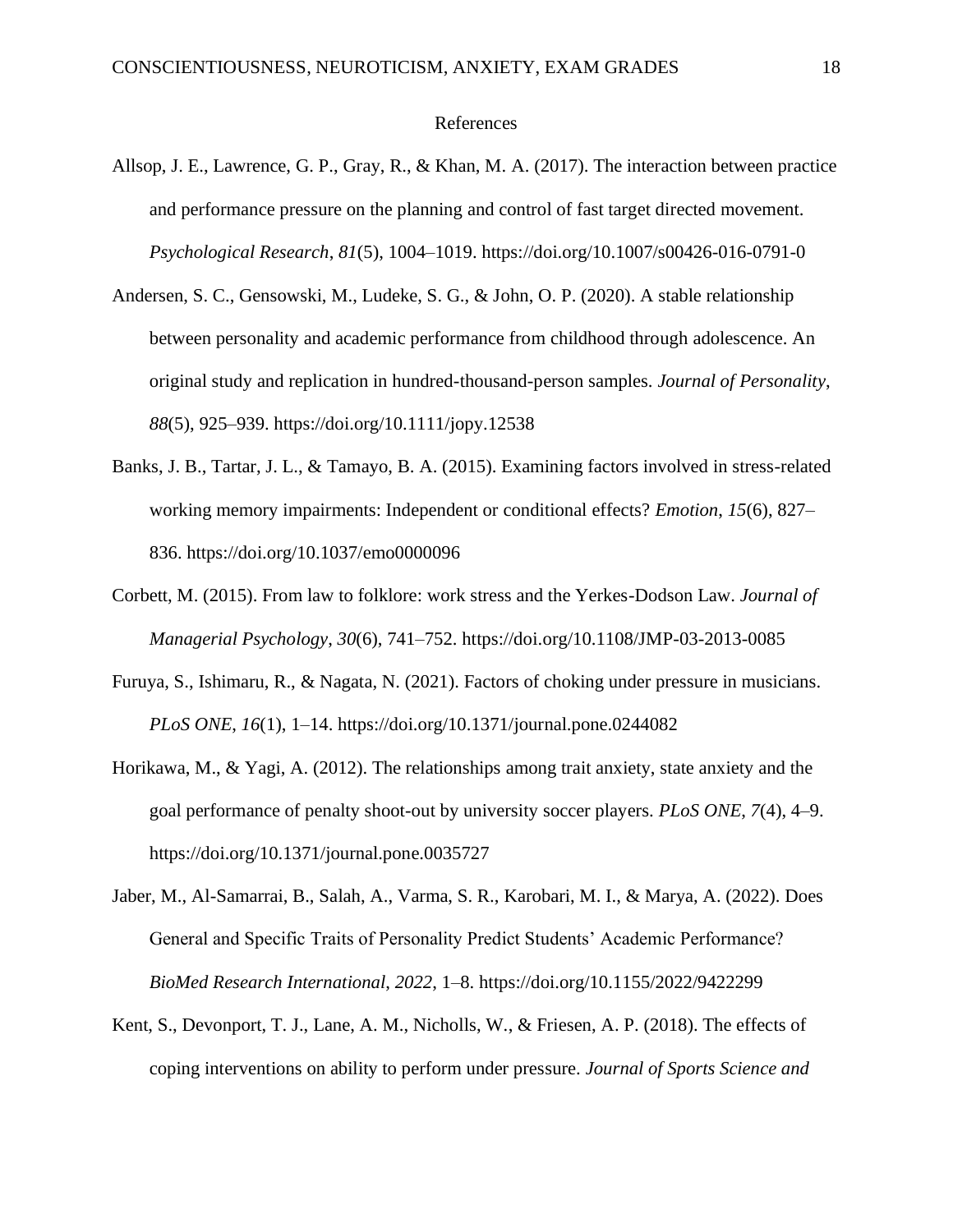*Medicine*, *17*(1), 40–55.

- Kronenwett, M., & Rigotti, T. (2019). When do you face a challenge? How unnecessary tasks block the challenging potential of time pressure and emotional demands. *Journal of Occupational Health Psychology*, *24*(5), 512–526. https://doi.org/10.1037/ocp0000149
- Lee, T. G., Acuña, D. E., Kording, K. P., & Grafton, S. T. (2019). Limiting motor skill knowledge via incidental training protects against choking under pressure. *Psychonomic Bulletin and Review*, *26*(1), 279–290. https://doi.org/10.3758/s13423-018-1486-x
- Lo, L. C., Hatfield, B. D., Wu, C. T., Chang, C. C., & Hung, T. M. (2019). Elevated state anxiety alters cerebral cortical dynamics and degrades precision cognitive-motor performance. *Sport, Exercise, and Performance Psychology*, *8*(1), 21–37. https://doi.org/10.1037/spy0000155
- McCoy, S. K., Hutchinson, S., Hawthorne, L., Cosley, B. J., & Ell, S. W. (2014). Is pressure stressful? The impact of pressure on the stress response and category learning. *Cognitive, Affective and Behavioral Neuroscience*, *14*(2), 769–781. https://doi.org/10.3758/s13415- 013-0215-1
- Ötting, M., Deutscher, C., Schneemann, S., Langrock, R., Gehrmann, S., & Scholten, H. (2020). Performance under pressure in skill tasks: An analysis of professional darts. *PLoS ONE*, *15*(2), 1–22. https://doi.org/10.1371/journal.pone.0228870
- Pawar, N. M., & Velaga, N. R. (2021). Effect of time pressure on steering control of the drivers in a car-following situation. *Transportation Research Part F: Traffic Psychology and Behaviour*, *80*, 218–236. https://doi.org/10.1016/j.trf.2021.04.007
- Ping, L. T., Subramaniam, K., & Krishnaswamy, S. (2008). Test anxiety: State, trait and relationship with exam satisfaction. *Malaysian Journal of Medical Sciences*, *15*(2), 18–23.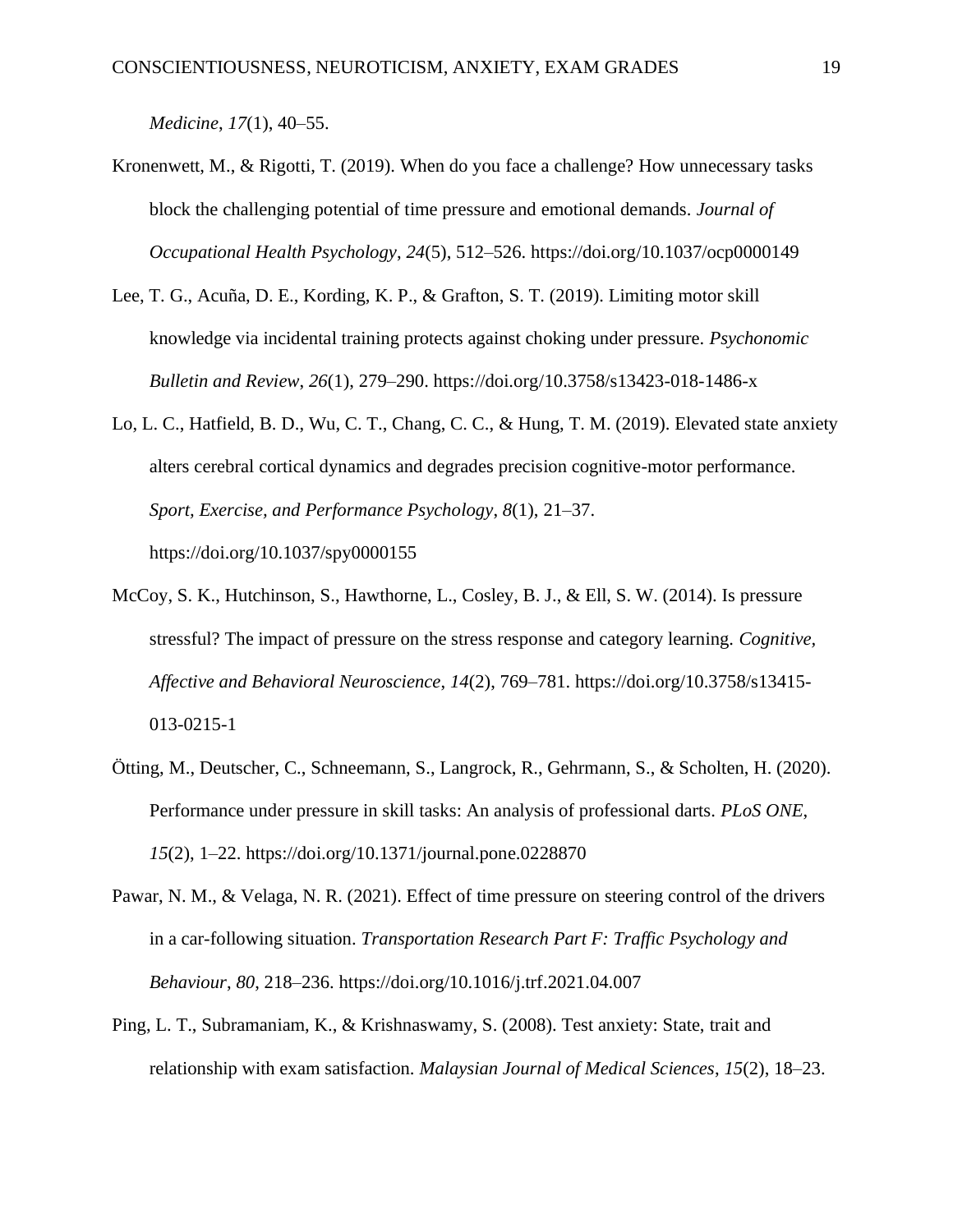- Qi, M., & Gao, H. (2020). Acute psychological stress promotes general alertness and attentional control processes: An ERP study. *Psychophysiology*, *57*(4), 1–16. https://doi.org/10.1111/psyp.13521
- Rammstedt, B., & John, O. P. (2007). Measuring personality in one minute or less: A 10-item short version of the Big Five Inventory in English and German. *Journal of Research in Personality*, *41*(1), 203–212. https://doi.org/https://doi.org/10.1016/j.jrp.2006.02.001
- Savci, C., Akinci, A. C., & Keles, F. (2021). Anxiety levels and clinical decision-making skills of nurses providing care for patients diagnosed with covid-19. *Electronic Journal of General Medicine*, *18*(6). https://doi.org/10.29333/EJGM/11300
- Saylik, R., Szameitat, A. J., & Cheeta, S. (2018). Neuroticism related differences in working memory tasks. *PLoS ONE*, *13*(12), 1–14. https://doi.org/10.1371/journal.pone.0208248
- van Beurden, M., Brouwer, A. M., van Baardewijk, J. U., Binsch, O., Vermetten, E., & Roijendijk, L. (2020). Towards user-adapted training paradigms: Physiological responses to physical threat during cognitive task performance. *Multimedia Tools and Applications*, *79*(47–48), 35867–35884. https://doi.org/10.1007/s11042-020-09575-1
- Vitasari, P., Wahab, M. N. A., Herawan, T., Othman, A., & Sinnadurai, S. K. (2011). Re-test of State Trait Anxiety Inventory (STAI) among Engineering Students in Malaysia: Reliability and Validity tests. *Procedia - Social and Behavioral Sciences*, *15*, 3843–3848. https://doi.org/https://doi.org/10.1016/j.sbspro.2011.04.383
- Zsido, A. N., Teleki, S. A., Csokasi, K., Rozsa, S., & Bandi, S. A. (2020a). Development of the short version of the spielberger state—trait anxiety inventory. *Psychiatry Research*, *291*(June), 113223. https://doi.org/10.1016/j.psychres.2020.113223